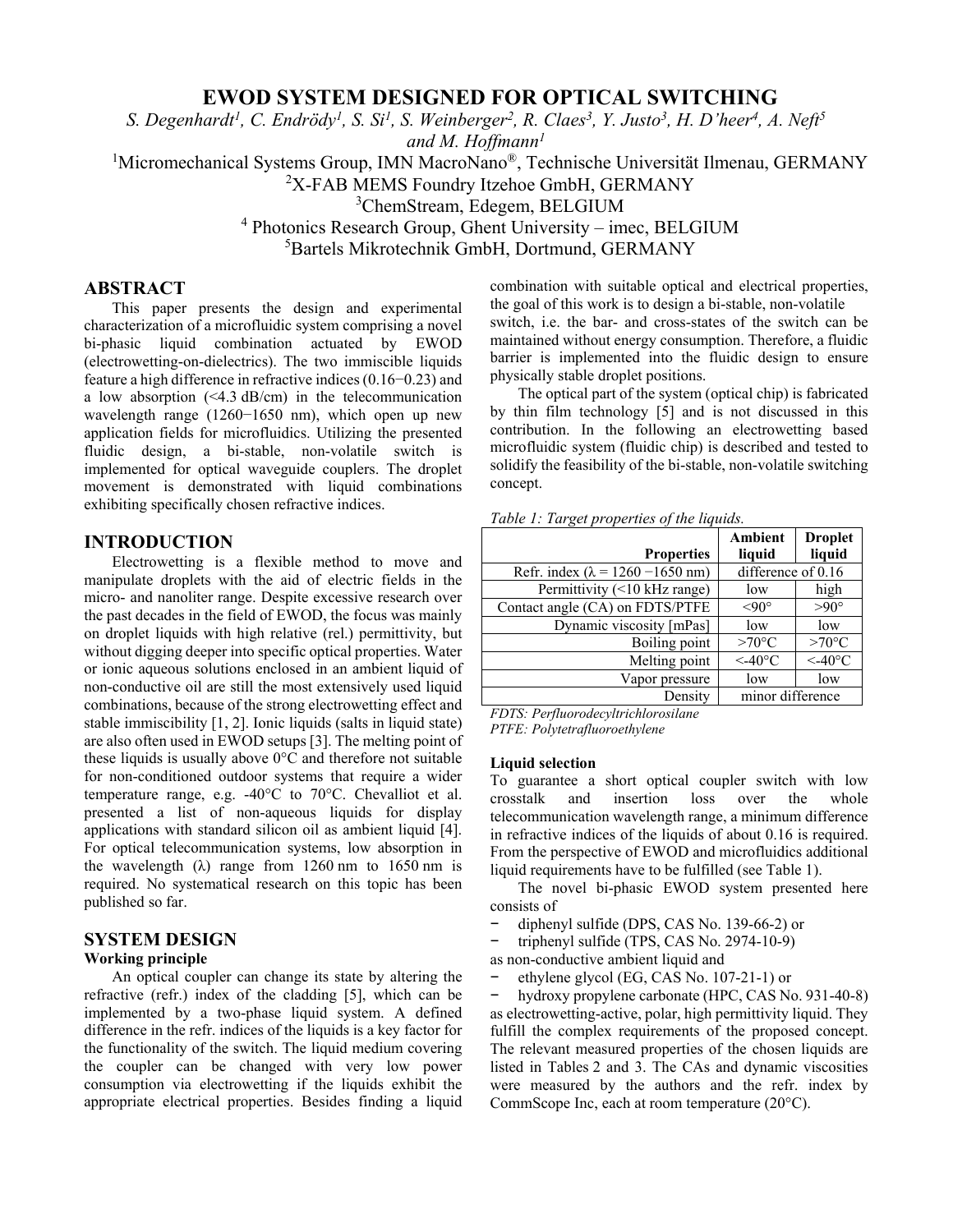| Table 2. I roperues of the ambient tiquius. |            |            |  |  |
|---------------------------------------------|------------|------------|--|--|
| <b>Properties</b>                           | <b>DPS</b> | <b>TPS</b> |  |  |
| Refr. index ( $\lambda$ = 1550 nm)          | 1.60       | 1.64       |  |  |
| Rel. permittivity $(\leq 10$ kHz range)     | 5.43       | as DPS     |  |  |
| CA on FDTS/PTFE in air [°]                  | 85/84      | as DPS     |  |  |
| Dynamic viscosity [mPas]                    | 4.2        | 25.3       |  |  |
| Boiling point $[°C]$                        | 296        | 461.5      |  |  |
| Melting point $[°C]$                        | $-40$      | $-28$      |  |  |
| Vapor pressure [Pa]                         | 1.0@25°C   | $3.92e-6$  |  |  |
| Density $\lceil g/cm^3 \rceil$              | 1.11       | 1.23       |  |  |

*Table 2: Properties of the ambient liquids.* 

| Table 3: Properties of the droplet liquids. |
|---------------------------------------------|
|---------------------------------------------|

| <b>Properties</b>                  | EG      | <b>HPC</b>    |
|------------------------------------|---------|---------------|
| Refr. index ( $\lambda$ = 1550 nm) | 1.41    | 1.44          |
| Rel. permittivity (<10 kHz range)  | 37      | 109.7         |
| CA on FDTS/PTFE in air [°]         | 97/99   | 99/103        |
| CA on PTFE in DPS [°]              | 160     | 130           |
| Dynamic viscosity [mPas]           | 16.1    | 85.4          |
| Boiling point [°C]                 | 197.3   | $354 \pm 15$  |
| Melting point $[°C]$               | $-12.9$ | $-69$         |
| Vapor pressure [Pa]                | 8       | $2.6e-4@25°C$ |
| Density $[g/cm^3]$                 | 1.113   | 14            |

Additional properties are extracted from public databases which apply for room temperature and atmospheric pressure  $(10^5 \text{ Pa})$ , unless otherwise noted.

# **Fluidic chamber and electrode design**

The developed layout of the fluidic chip is shown in Figure 1. Its chamber geometry is based on the publication of Blankenbach et al. in 2008 [6]. The first prototype consists of four cells, one per optical coupler, to obtain a 2x4 strictly non-blocking optical switch. After injecting the ambient liquid, the cells can be filled individually with the droplets by a pipette tip through the sandblasted openings in the glass chip. Each droplet has a volume of around 65 nl, is 0.9 mm in diameter and each cell is equipped with four electrodes separated by 20  $\mu$ m gaps. Backflow channels are integrated into the sidewalls supporting the dynamic switching mechanism. As shown in Figure 2, the droplet can be moved through the fluidic barrier in both directions by EWOD actuation. As a result, the refractive index changes in the opened cladding of the optical coupler (optically active area). Voltage is only applied to change the state of the switch.



electrodes openings *Figure 1: Top view of the fluidic chip design with overall size* 

*of 4.5×12 mm2 .* 

The fluidic and optical chips are placed in a crossed configuration so that both the optical and the electrical contacts can be established conveniently, see Figure 3.

#### **Fabrication technology**

The cross section of the functional layers is illustrated in Figure 4. The structure is based on Eagle  $XG^{\otimes}$  glass wafers (500 µm thickness) carrying ITO (indium-tin-oxide) electrodes for liquid actuation. The electrodes are structured by a wet chemical etching process. The fluid channels are made of Ordyl SY 300 permanent dry film resist laminated on the substrate in two layers with a total thickness of 100 µm. A chrome-gold thin film double layer is deposited and wet etched which enables the electrical connection between the ITO electrodes and the PCB. The fluidic structures are uniformly coated with an Exilis® dielectric layer (300 nm) and PTFE as dewetting layer (50 nm) in a low temperature chemical vapor deposition process.



*Figure 2: Actuation sequence with four electrodes in a cell.* 



electric testboard optical chip *Figure 3: Rendered 3D-Model of the chip assembly.*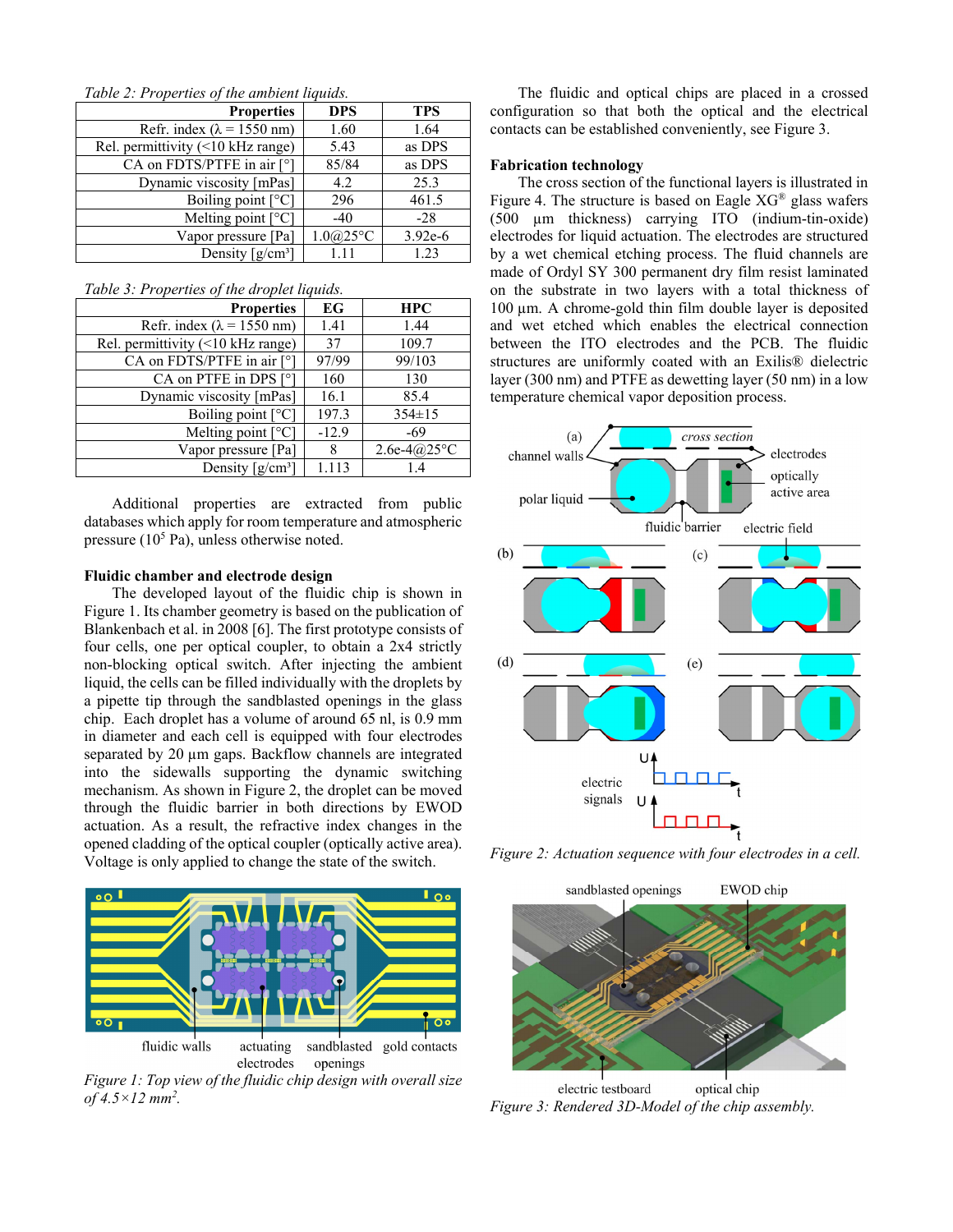

*Figure 5: Photo of the assembled microfluidic chip used for the experiments.* 

In the last fabrication step, the EWOD cell is closed with the silicon chip containing an optical coupler (see Figure 2 and Figure 3) and sealed with a chemically stable UV-curing adhesive. The silicon chip is covered with a dewetting layer of FDTS known from the nanoimprint lithography [7]. The FDTS is deposited from vapor phase and forms a monolayer, that exerts a negligible effect on the optical performance of the adiabatic coupler.

The EWOD actuation test is carried out using a fluidic chip assembled to a silicon chip coated with FDTS without optical functionality (see Figure 5). It has the same fluidic properties as an optical chip.

# **EXPERIMENTAL RESULTS**

### **Liquid actuation**

The feasibility of EWOD actuation of the new liquid system is successfully realized by experiment. An AC voltage signal is used to minimize the charging and polarization effect of the dielectric. The frequency was varied between 100 Hz and 700 Hz in the experiments. Actuation with AC frequencies down to 100 Hz leads to a reduction of the energy consumption of the switching process. Identical signals but with a 180° phase shift are applied to adjacent electrodes to produce an alternating electric field vector with a constant amplitude (see the schematic graph of the signals in Figure 2). Inactive electrodes were grounded.

A sequence of droplet movement images using EG in DPS can be found in Figure 6. A rectangular electric signal with 500 Hz frequency (*f*) and 35 V amplitude ( $U_{\text{pp}}$ ) was used. In this case the consecutive actuation of single electrodes was sufficient for the droplet movement.



*Figure 6: Captured frames of the EG droplet motion in the microfluidic optical switch with DPS as the ambient liquid.* 



*Figure 7: Captured frames of the HPC droplet motion in the microfluidic optical switch with TPS as the ambient liquid.* 

The video frames in Figure 7 show the actuation of HPC in TPS ( $U_{\text{pp}}$  = 35 V,  $f$  = 100 Hz) inside a cell with fluidic barriers included. The droplet motion here is enabled by turning on pairs of electrodes successively. The electric field strength between the two electrodes and the floating silicon photonic chip creates the necessary force on the droplet to move it through the stabilizing narrow section [8].

Approximately one day after actuation bubbles were visible on the FDTS surface (see Figure 10). The bubbles had no influence on the actuation and vanished after moving the droplet into the neighboring position.



*Figure 10: Bubble formation approximately one day after liquid filling.* 

EWOD experiments with HPC droplets in TPS were repeated successfully 30 and 60 days after filling to investigate the long term stability of the set up.

### **Absorption measurements**

The absorption and refractive index of the presented liquids in the telecommunication wavelength range were measured in order to verify the proper optical behavior. It was found that liquids containing O-H and C-H bonds show absorption peaks in the targeted wavelength range due to the molecular vibrations of these groups. This can be avoided by deuteration of the liquids (noted with  $-d_x$ ), i.e. the hydrogen atoms are exchanged by deuterium, the second isotope of hydrogen. In Figures 7, 8 and 9 absorption measurements of DPS, EG and HPC in deuterated and non-deuterated forms are shown, respectively. In HPC only the OH groups were deuterated. These measurements prove that the deuteration process leads to a significant reduction of the absorption in the targeted wavelength range.